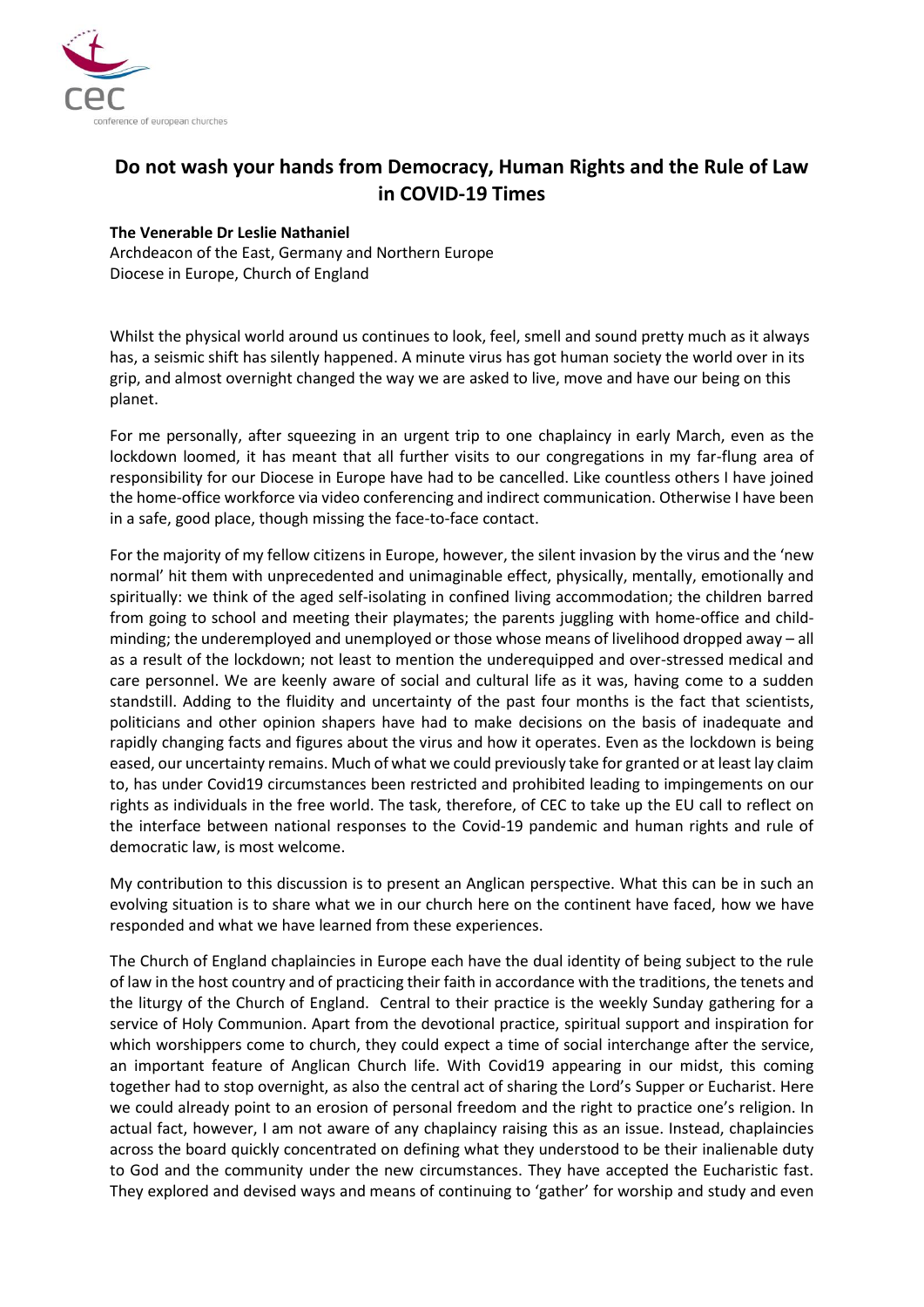

offer 'coffee hours' electronically. Pastoral support, both material and spiritual to those in need was high on the priority of clergy and those lay persons with parish responsibilities. The bishops in the diocese provided timely guidance, and the archdeacons kept in close touch, offering advice to chaplains, wardens and others as needed. It was a joy to see how individual congregations creatively used streamed or pre-recorded worship, often joining in with services in other European countries or in England. Friends of chaplaincies living elsewhere have been able to link into a service in their former congregations. The crisis has, in a number of contexts, brought about closer ecumenical working relationships where the same building is shared, but also in terms of consultation and joint responses. Within all this the pain of not being free to meet physically in the accustomed sacred space and engage in the central practices of faith remains. Nonetheless, people have generally accepted that these measures are firstly, necessary in the interests of the wellbeing of all; secondly, that they are only temporary suspensions of valued personal rights; thirdly, that they are directed by recognized temporal and religious authorities, and fourthly, that these measures are implemented not simply by decree, but democratically and by appealing to every individual's sense of responsibility for the common good. A close friend of our family, who has over time developed a critical antenna towards 'the church', to my surprise volunteered the opinion that the response of 'the church' to the Covid19 crisis was impressive!

It is, however, also true to say that in this 'new normal' under Covid19 there was a growing uneasy awareness among the general public that the 'freedoms' we have taken for granted can be suddenly and radically challenged. The debate was set in motion on how far the suspension of these freedoms, even temporarily, could go and where they must be countered by the right to exercise such freedoms. Increasing discontent was becoming self-evident especially among the younger population, to some extent understandably so. We saw political groupings known for their ideologically anti-democratic platforms attempting to foment protests against the restrictions democratically elected governments had imposed. The wearing of protective facemasks, for example, became a major issue of infringed personal freedom. Instead, and in keeping with Christian and democratic value of every human life, masks can also be regarded as the symbol of shared responsibility for one another. Despite problems, strained relationships and insecurity which many of our chaplaincies confronted among their members on the one hand, and the well-organized internet communication they exercised on the other, in my observation they were not hotbeds in which conspiracy theories thrived. They could be counted amongst a stable consensus that such an emergency called for stringent measures to protect lives.

The awareness for the needs of others in one's own neighbourhood grew. Till today it finds ever new and creative ways of strengthening community and finding alternative experiences of the arts. Undeserved hardship became apparent and often came close in terms of it striking ones-self or those near and dear. Media reports on how diverse governments in Europe and the world over responded to the Covid-19 pandemic vividly brought into our sitting rooms the plight of people around the globe, and it became clearer by the day that the 'democratic' virus which was said to be no respecter of persons, primarily struck down those most disadvantaged, those living in poverty and those without access to the best medical care. Limitations of qualified personnel, adequate treatment space, sophisticated equipment and health care coverage all threw a glaring light on the reality that the poorest and most marginalized are generally the most susceptible. Hopefully, such facts continue to serve as a reminder, that some of our so valued human rights were already and permanently suspended or under stress in many parts worldwide, even before Covid19 conditions were anywhere imposed.

In the midst of such a volatile situation the death of George Floyd at the hands of police officers happened on 25th May in Minneapolis. We have not just the terrible incident but also the emerging protests and reactions under the flag of Black Lives Matter in our mind's eye. In other parts of the Western world solidarity protests followed. Whilst any violent expressions cannot be condoned, the